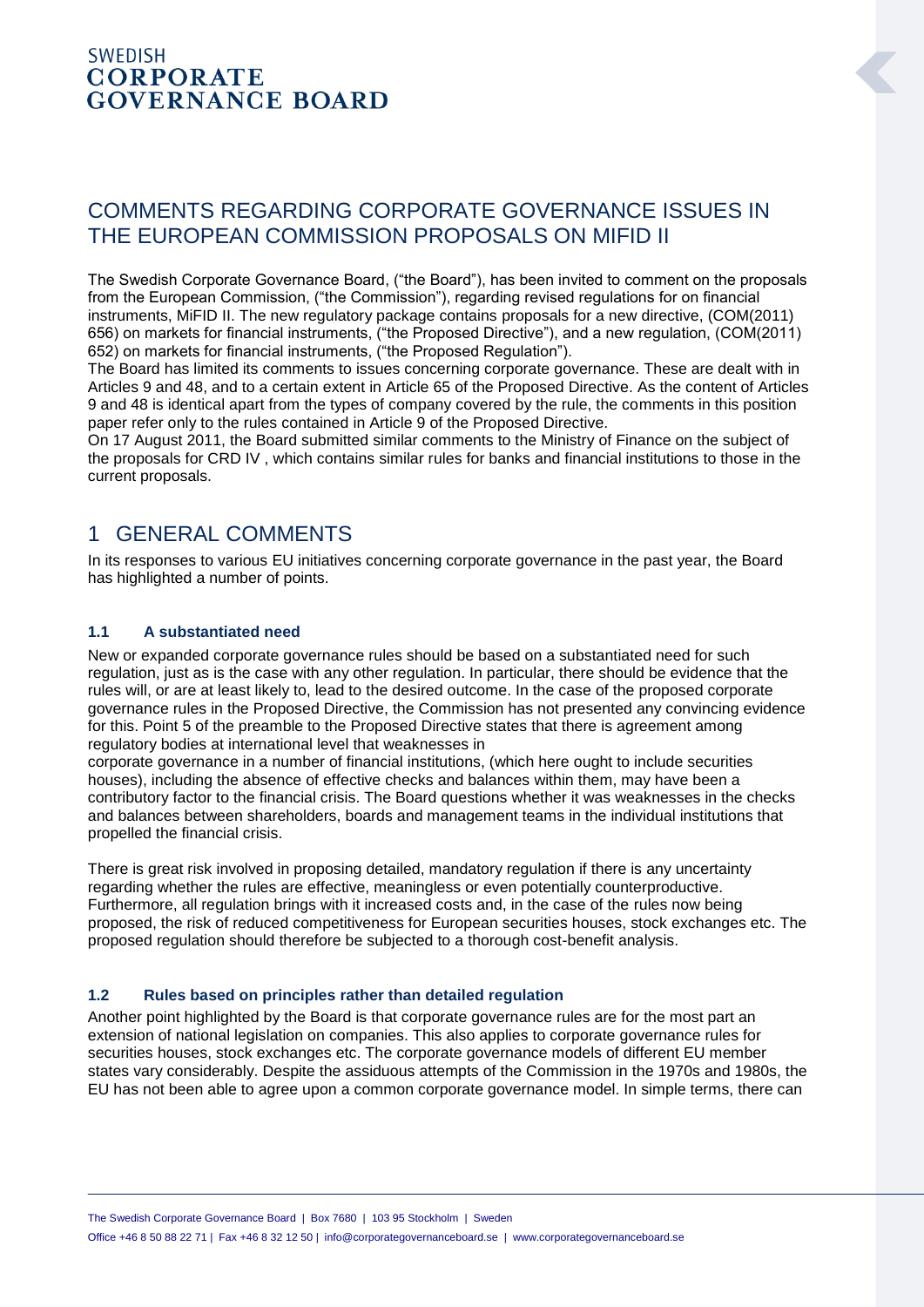be said to be three different models, but closer analysis reveals significant differences between all member states.

The rules governing board composition, the work of the board etc that are covered by the Proposed Directive are an extension of the corporate governance rules to be found in each countries' national legislation on companies. That means that common detailed regulation at EU level is difficult to apply in practice in a satisfactory manner in every legal system. The rules proposed by the Commission should therefore not be detailed, but restrict themselves to principles. The underlying aim of each rule should be explained, while its precise structure and wording in order to achieve these aims should be flexible enough to allow it to be adapted to the circumstances of each country.

#### **1.3 Use comply or explain in corporate governance**

For corporate governance rules, the comply or explain principle is preferable to mandatory regulation, as it allows companies to try other, possibly more successful corporate governance models than those proposed by the regulator, providing they provide information about any deviation from the rules. The principle also makes it possible to write far-reaching rules, as companies are able to choose not to apply them. Mandatory regulation should only be used where it is deemed necessary and if it is known to produce the desired effects. To a great extent, corporate governance rules take the form of instructions or advice on how to improve the work of boards, as there are many different ways in which boards can work successfully.

#### **1.4 Respect proprietary rights**

Finally, it should be remembered that far-reaching restrictions on the rights of owners are questionable in a market economy. Furthermore, they can result in the state having to take responsibility for failures. If the state, through the offices of its agencies, rather than the shareholders decide on the composition of the board, for example, it is not unreasonable to hold the state liable and for the state therefore to bear the cost if the board does not do its job properly.

## 2 COMMENTS ON THE PROPOSED DIRECTIVE

### **2.1 Time for / number of assignments**

Article 9.1 (a) of the Proposed Directive suggests a number of restrictions concerning the number of assignments a board member or executive may hold.

The Board does not believe that it is possible to have a detailed rule limiting the number of assignments an executive or a board director is permitted to have. While it is of course important that board members devote sufficient time to the assignment, introducing a rule concerning the number of other board or management positions a person is permitted to have is both unnecessary and administratively difficult. Furthermore, non-board assignments and commitments are not included in the proposed list – people may have commitments elsewhere, hold other positions or jobs, have families or pursue leisure activities that take up a lot of their time. The same applies to other roles within the same group of companies which may require a great deal of work. The question of how much time a person needs to devote to a particular task is also highly individual – some people may be able to do an excellent job in just a few hours per week while other members of the same board may need to spend much more time. That is the main reason why the Swedish Corporate Governance Code, ("the Code"), only requires members of boards to devote sufficient time to their assignment, without specifying any limitations of the kind suggested in the Proposed Directive.

The Proposed Directive states that the Swedish Financial Supervisory Authority may grant permission to individual board members to have more than one board position. It is doubtful whether the Authority can in any meaningful way assess whether the criteria are fulfilled – the Proposed Directive states that the individual circumstances are to be considered by the relevant supervisory authority. Is the Authority to carry out its own analysis of each individual's circumstances? It is the task of the chair of the board to ensure that all the directors devote the necessary time to their board assignment, which should then be followed up in the board's evaluation of its work and performance. In the Swedish model, it is the nomination committee, if one has been appointed, or the owner that then decides whether a board member is to be nominated for re-election.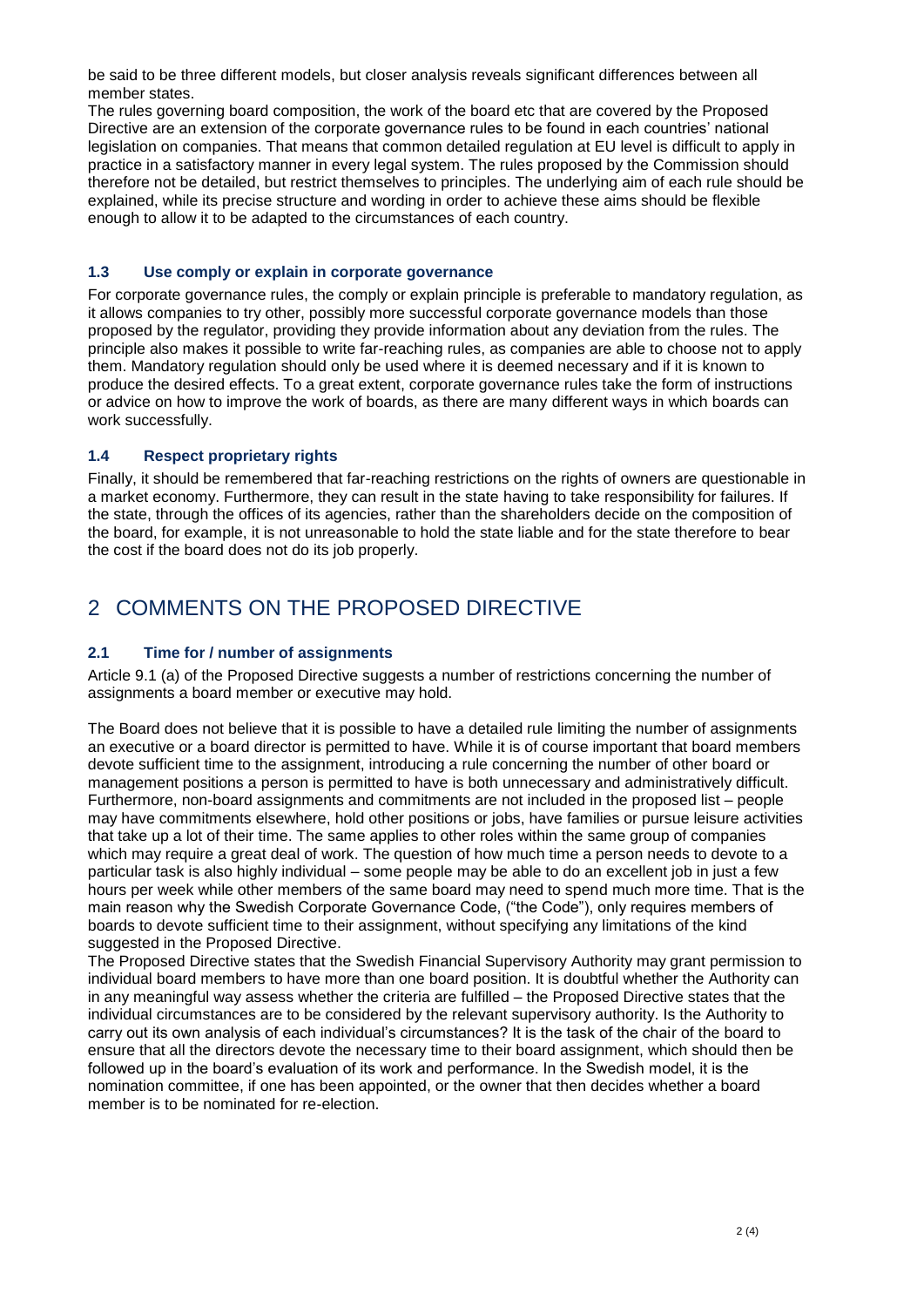If the goal is to have board directors of securities houses, stock exchanges etc devote more time to their board assignment and thereby ensure that the institution does not expose itself to uncontrolled risks, the best model must be to specify clearly that risk management is one of the board's most important tasks, that each member of the board is accountable for this and to ensure that liability for damages can be decided in a court of law within a reasonable period of time in cases where risk management has failed. If there are gaps or shortcomings in any of these areas, it is those that need to be addressed.

### **2.2 Honesty, integrity and independence of mind**

Article 9.1 (c) of the Proposed Directive states that each member of the board is to act with honesty, integrity and independence of mind in order to be able to challenge executive management decisions when required. This is designed to be a mandatory rule, for which the European Securities and Markets Authority (ESMA) is to propose technical standards to be issued by the Commission, according to Article 9.4 (c). Is the Financial Supervisory Authority to test this rule? If so, how is it to do so? Are sanctions to be imposed on institutions if a member of its board is not honest at heart? In the opinion of the Board, this type of rule does not belong in a mandatory set of regulations which contains sanction provisions.

### **2.3 Views on other proposed rules**

Article 9.1 (c) of the Proposed Directive states that member states' authorities are to oblige financial institutions to devote the personnel and financial resources needed for the orientation and training of board directors. The Board supports this rule. Article 9.4 (d) states that ESMA is to propose technical standards for these resources, which will then be approved by the Commission. The Board feels that this rule is inappropriate. It is the responsibility of the company board, the chair of the board and the individual director to ensure that all members of the board receive sufficient orientation and training in order to be able to perform their tasks in the best way. This is an issue dependent on the individual and should be determined according to the director's previous experience, education and training, competence and purely individual characteristics such as intelligence. There can hardly be technical standards for this. Furthermore, such detailed regulation by the ESMA may lead to reduced accountability for directors. They could easily declare that they have completed the training specified by the ESMA and that it is therefore not their fault that wrong decisions were made by the board. In the Swedish Code, it is primarily the individual board member who is to demand the training etc that he or she needs in order to be able to fulfil the assignment.

### **2.4 Nomination committees**

Article 9.2 of the Proposed Directive contains a requirement for firms to establish a nomination committee within the board. This is not applicable in member states whose national legislation does not stipulate that it is the duty of the board of a company to appoint its members. Under Swedish law, it is the owners of the company who nominate and appoint board members, and this is formalised for listed companies through Code rules on owner-led nomination committees. The Board therefore assumes that Sweden is one of the countries covered by this exception.

### **2.5 Diversity**

The Board shares the opinion that greater diversity of gender, age, educational background, profession and geography on boards, as presented in Article 9.3 of the Proposed Directive, is positive in some aspects. A similar rule is to be found in the Swedish Code, but the Board is of the opinion that the primary criterion is always that the members of a company's board possess the right competence. Whether a board would generally make better decisions from a risk management perspective because it has a more diverse composition according to the criteria specified in the Proposed Directive is open to discussion. In view of the lack of clear empirical evidence, diversity requirements should not be mandatory.

Further, the Board believes that there must be very strong motives for society to dictate to which individuals owners should entrust to manage their property. In the longer term, such regulation may weaken shareholders' proprietary rights and by extension weaken owners' responsibility for their companies.